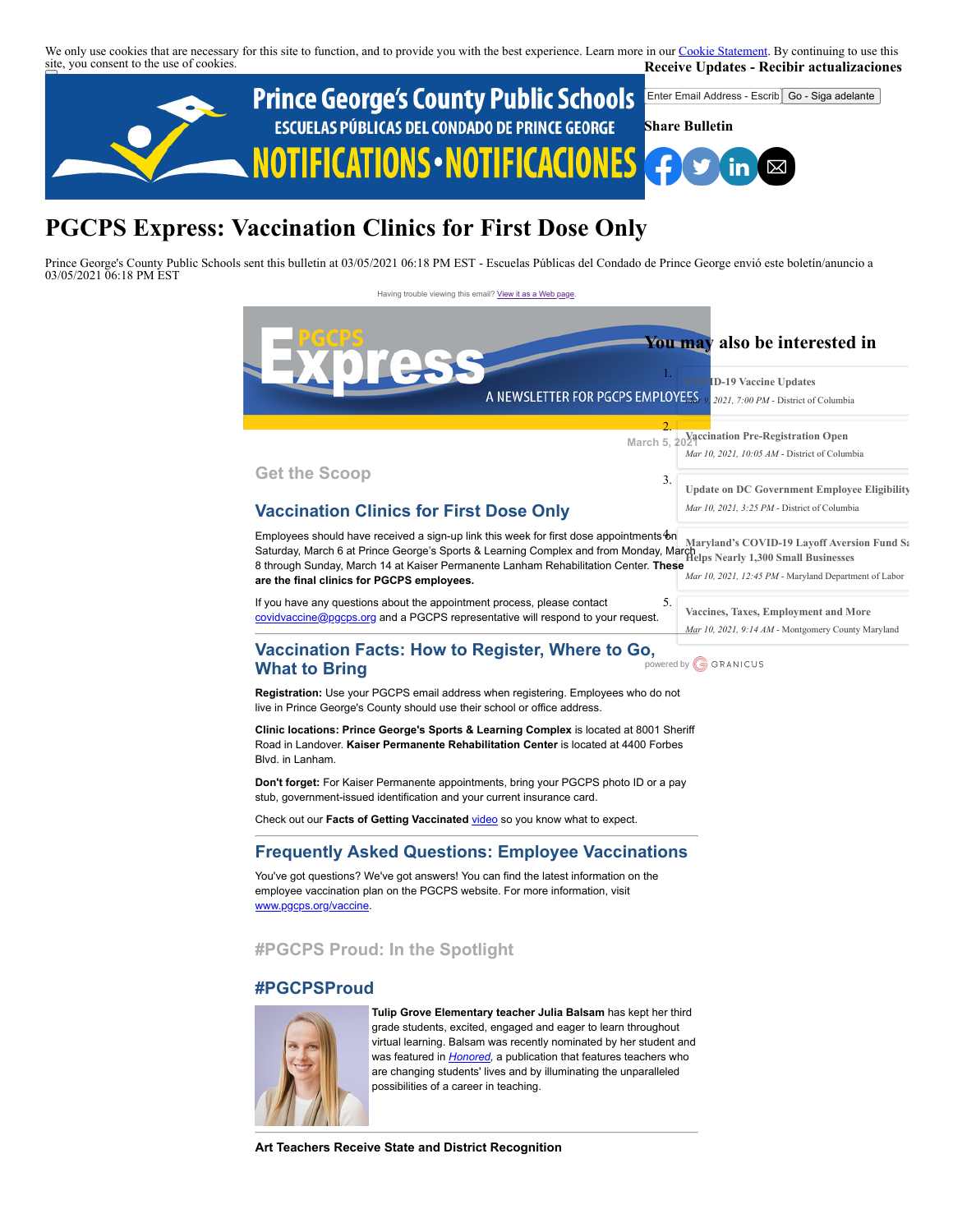Seven teachers were honored by the Maryland Art Education Association for their exemplary commitment and leadership to the field of art education at the state level. Congratulations to the following educators:

#### **PGCPS Career Art Educators of the Year**

Alisha Johnson, Yorktown Elementary School Fatima Esparza, Hyattsville Middle School Melvin Twine, Parkdale High School

#### **PGCPS Novice Art Educators of the Year**

Katrina Connelley, Ardmore Elementary School Karen Thomas, Isaac J Gourdine Midde School Rebecca Bailey, Bladensburg High School

## **PGCPS Emeritus Art Educators of the Year**

Al Spekis, Bladensburg High School (retired)

### **#TeacherTuesday: Sharing Distance Learning Tips**

This week's [#TeacherTuesday](https://twitter.com/hashtag/TeacherTuesday?src=hashtag_click) highlights **Charles H. Flowers High Project Lead the Way coordinator and instructor Victoria Lee** who partnered with tech companies to keep engineering students hands-on despite virtual learning! Hear from some of her students:

- [Joshua Budrum](https://vimeo.com/leidos/review/514432992/1f87ee02cd)
- Melina Esparza

#### **Looking for Distance Learning Pros!**

Do you have advice on making the most of the distance learning experience with students? We are highlighting **distance learning stars** to discuss or demonstrate best practices for teachers and/or families on PGCPS social media for #TeacherTuesday. Videos should be no longer than one minute. Send submissions to [communications@pgcps.org](mailto:communications@pgcps.org).

**Nominate a colleague** who makes you #PGCPSProud by sending their name, office/school, photo and a brief description (100 words or less) to [communications@pgcps.org](mailto:communications@pgcps.org). Submissions may be edited for length, clarity or grammar.

#### **Benefits Services: Our Focus Is You**

#### **#HealthyPGCPS: March is All About Nutrition**

Wellness 360 will host the webinar, **Truth about Sweeteners, Sugar Replacers and Sodium in** Foods, on Wednesday, March 17. [Registration is required.](https://kponline.webex.com/mw3300/mywebex/default.do?service=7&nomenu=true&main_url=%2Ftc3300%2Ftrainingcenter%2FLoading.do%3Fsiteurl%3Dkponline%26UID%3D-99999999%26RT%3DMiMxMQ%253D%253D%26siteurl%3Dkponline%26apiname%3Dj.php%26MTID%3Dt1006eded23f5935fb17ca5591feb91e0%26FM%3D1%26rnd%3D7557241255%26servicename%3DTC%26ED%3D1147959702%26needFilter%3Dfalse&siteurl=kponline) The webinar will begin at 4 p.m. Visit [Wellness360](https://offices.pgcps.org/Wellness/Cards/Employee-Wellness-Program/) for more information.



#### **Announcements**

#### **Maryland Special Education Involvement Survey**

Parents or guardians of children receiving special education and related services were mailed the [Maryland Special Education Parent Involvement Survey f](https://www.mdparentsurvey.com/)rom the Maryland State Department of Education, Division of Special Education/Early Intervention Services during the week of February 8.

Parents should complete the survey and return it in the postage-paid envelope by Friday, May 21.

**ICYMI: In Case You Missed It**

### **PG13: Season 5, Episode 2**



High school sports series PG13 is back for season 5! [Episode 2](https://www.pgcps.org/offices/newsroom/pg13) explores how school leaders, teachers, students and families stepped up to adapt to distance learning.

**STAY CONNECTED**